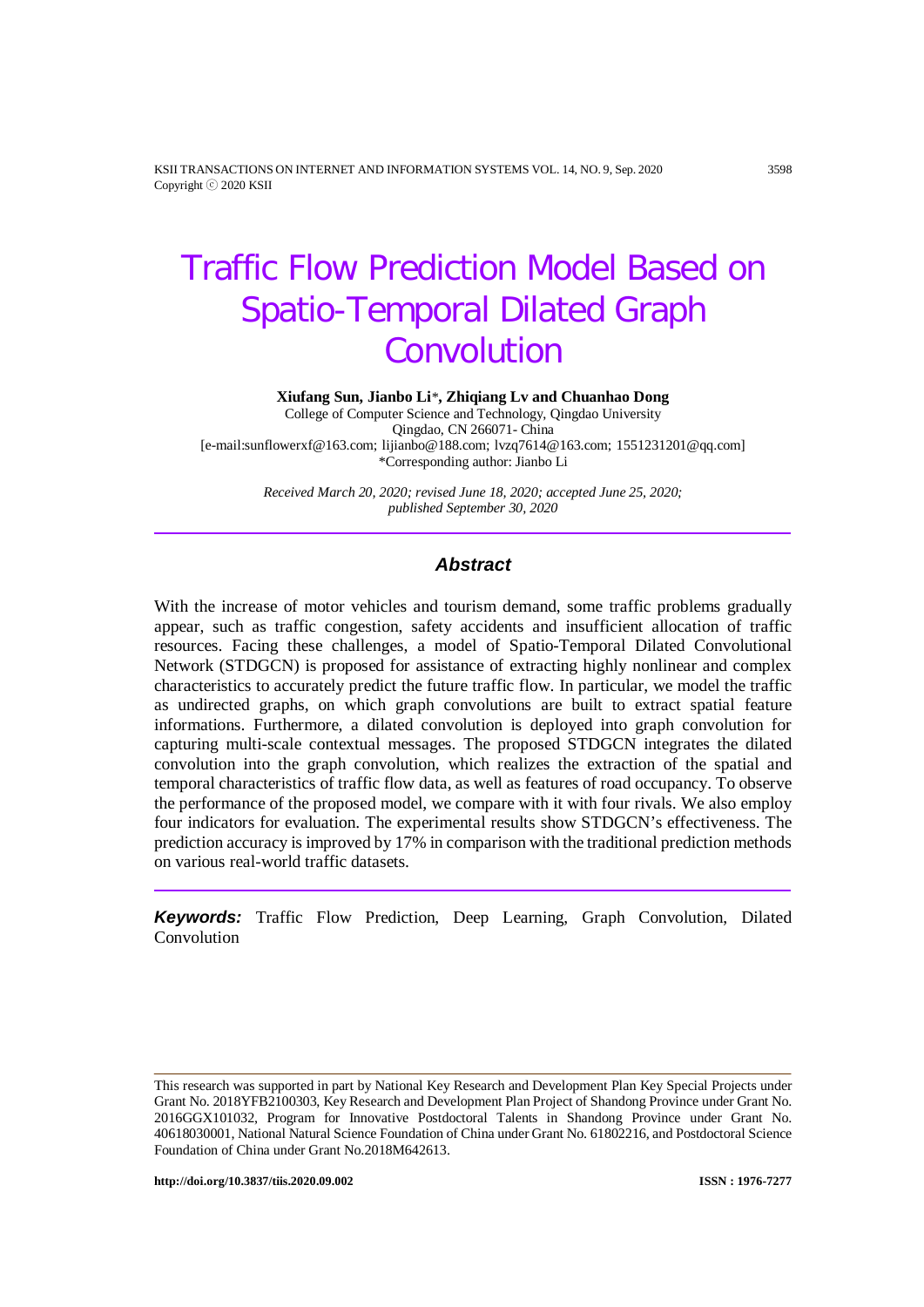## **1. Introduction**

**W**ith the rapid increase of car ownership, the motor vehicle ownership in China reached 340 million until June 2019, of which 250 million were motor vehicles. Besides, there were 420 million motor vehicle drivers, of which 380 million were motorists. Along with the emergence and rapid development of the sharing economy, a series of shared transportation modes such as shared bicycles and Internet-linked taxis have sprung up like mushrooms. In 2018, about 20 billion passengers took online taxis in China, accounting for 36.3% of the total number of taxis. In other words, at least one in every three taxi riders uses an online taxi. Increasing demand for transportation and these convenient shared transportations have also increased motor vehicle travel. The number of urban vehicle ownership and transportation needs are increasing, but urban transportation infrastructure resources remain stable. Improper traffic signal preemption in an emergency will also have an impact on traffic [1]. Therefore, urban traffic loads are becoming increasingly serious. Then there are problems such as traffic congestion, safety accidents and insufficient allocation of traffic resources [2].

While solving the problem of urban traffic congestion, the usual approach is to increase or widen the scale of urban roads, and build basic transportation facilities such as subways or viaducts in transportation hubs, or to increase traffic signs to guide the road conditions [3]. But in reality, for any city, the traffic network cannot be changed arbitrarily and restrictively, and the traffic signs are greatly affected by the complex background and shooting angle [4]. So, the traditional solution shows its insurmountable limitations. At the same time, the growth rate of motor vehicles is far greater than the speed of the construction of transportation facilities. The main contradiction of urban traffic congestion is manifested between the rapid growth of motor vehicle ownership and the caution and slowness necessary for urban renewal and construction, and it is getting worse. Therefore, with the in-depth study of traffic problems, the design of traffic countermeasures must gradually shift from the hard countermeasures which focus on facility supply to the soft and hard coordination method which combine facility supply and demand management.

Nowadays, information collection technology is constantly upgrading, which brings great convenience to information collection. For example, the Internet of things has been successfully applied in environmental detection [5], and it has become an important part of infrastructure  $[6]$ . At present, with the development of information technology, most cities in China have begun to build an integrated platform for traffic information, including traffic information collection equipment, information transmission equipment and traffic information release platform. Internet of vehicles can also be used to exchange road information between vehicles [7]. The management, processing and releasing of these dynamic data need a comprehensive platform to control the real-time update. Intelligent traffic management system is the center of traffic data management. It can provide drivers with traffic information, recommend reference strategies for the selection of traffic routes, and offer information such as driving time and driving services. The current equipment used in the city also provides such information, but only the historical traffic information is released. As the transportation system is a dynamic and complex system, it is easy to be interfered by the external conditions. The emergencies or other factors can cause great differences to the traffic data. Therefore, the current system equipment does not achieve the dynamic and real-time information release. Traffic managers and the drivers should master various trend of traffic state in the road network, find out the essential law of traffic flow from a large number of data, and make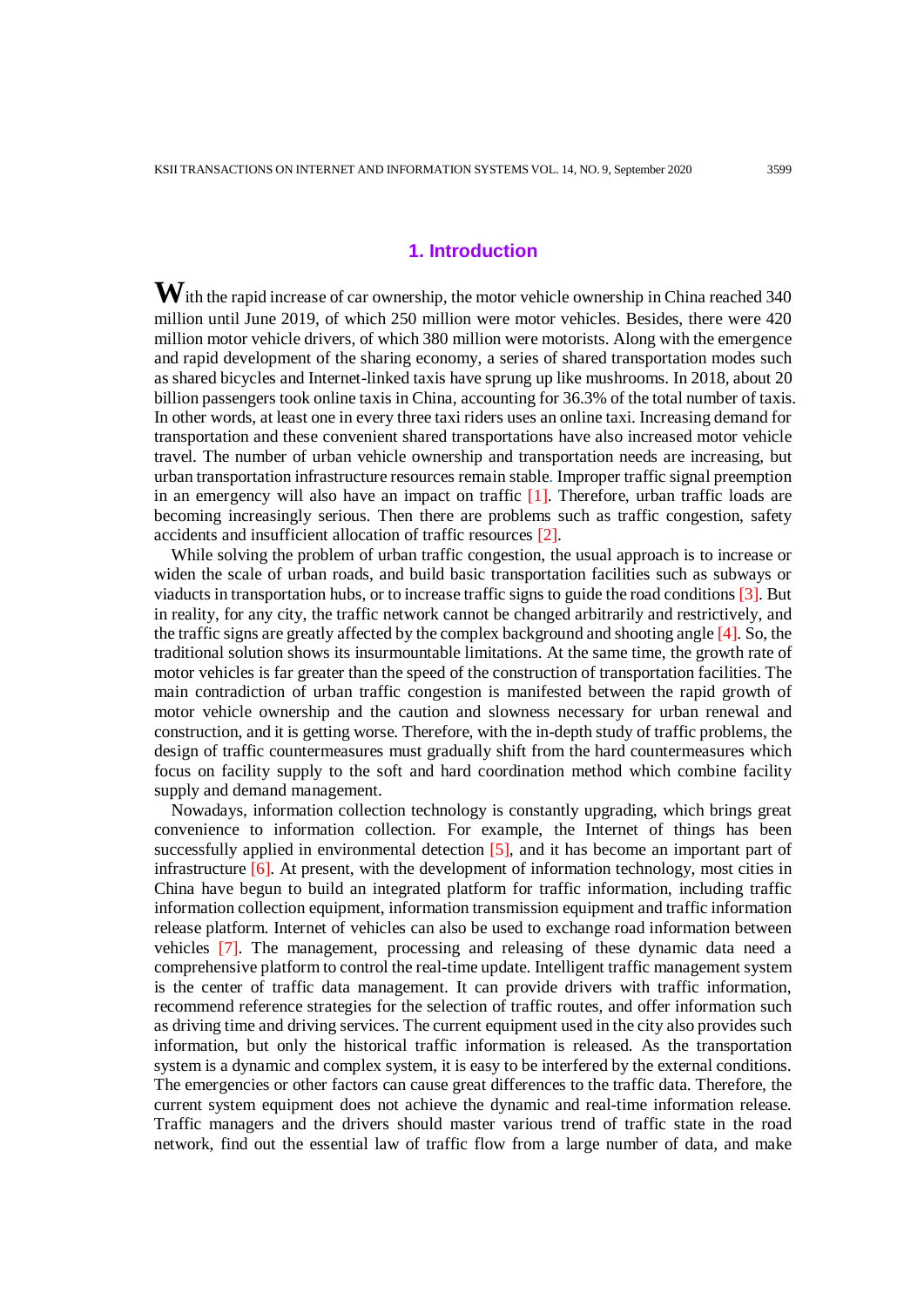decisions flexibly to improve the efficiency of road traffic. Therefore, traffic prediction plays an important role for traffic management and controls departments to take traffic guidance measures. The research on traffic prediction model [8] has the exploding popularity in recent years.

Traffic prediction in the prediction model refers to the prediction of future traffic changes based on historical traffic data. Traffic prediction refers to the real-time prediction of the traffic flow at the next decision moment  $t + \Delta t$  and even several times at time  $t$  [9].

Changes in transportation are affected by many factors, such as time, surrounding environment, and complex factors such as weather. The influence of traffic on time is mainly reflected in historical time. The traffic conditions in historical time will affect the traffic conditions in subsequent times; the traffic conditions in the spatial dimension will be affected by surrounding conditions. As shown in **Fig. 1**. The yellow line represents the influence in space, the red line represents the influence in time. Traffic is affected by time and space. In previous studies, it often focused on one aspect of research, and ignored the impact of the other. For traffic flow prediction, if only considering the impact of time or space, it is not able to get high accuracy prediction results. The existing prediction methods consider the influence of time and space on the traffic flow to predict. Although those methods improve the accuracy of prediction to a certain extent, but it is still incomplete. For example, for the same number of vehicles, the four lanes road will not be congested, but it is likely to cause congestion on the single lane road, resulting in slow vehicle speed, thus affecting the prediction of traffic flow and reducing the accuracy of prediction. Therefore, lane occupancy rate is also an important factor affecting traffic flow prediction.



**Fig. 1.** Spatiotemporal map of traffic flow

The main contribution of this paper as follows:

- (1) We introduce strategies to model the temporal and spatial dependence of traffic flow and the impact of surrounding road occupancy.
- (2) The generalized graph is used to model the traffic network to avoid discrete traffic flows and disrupting space dependence.
- (3) We use dilated convolution to extract features, fuse temporal and spatial features, and then fuse traffic occupancy.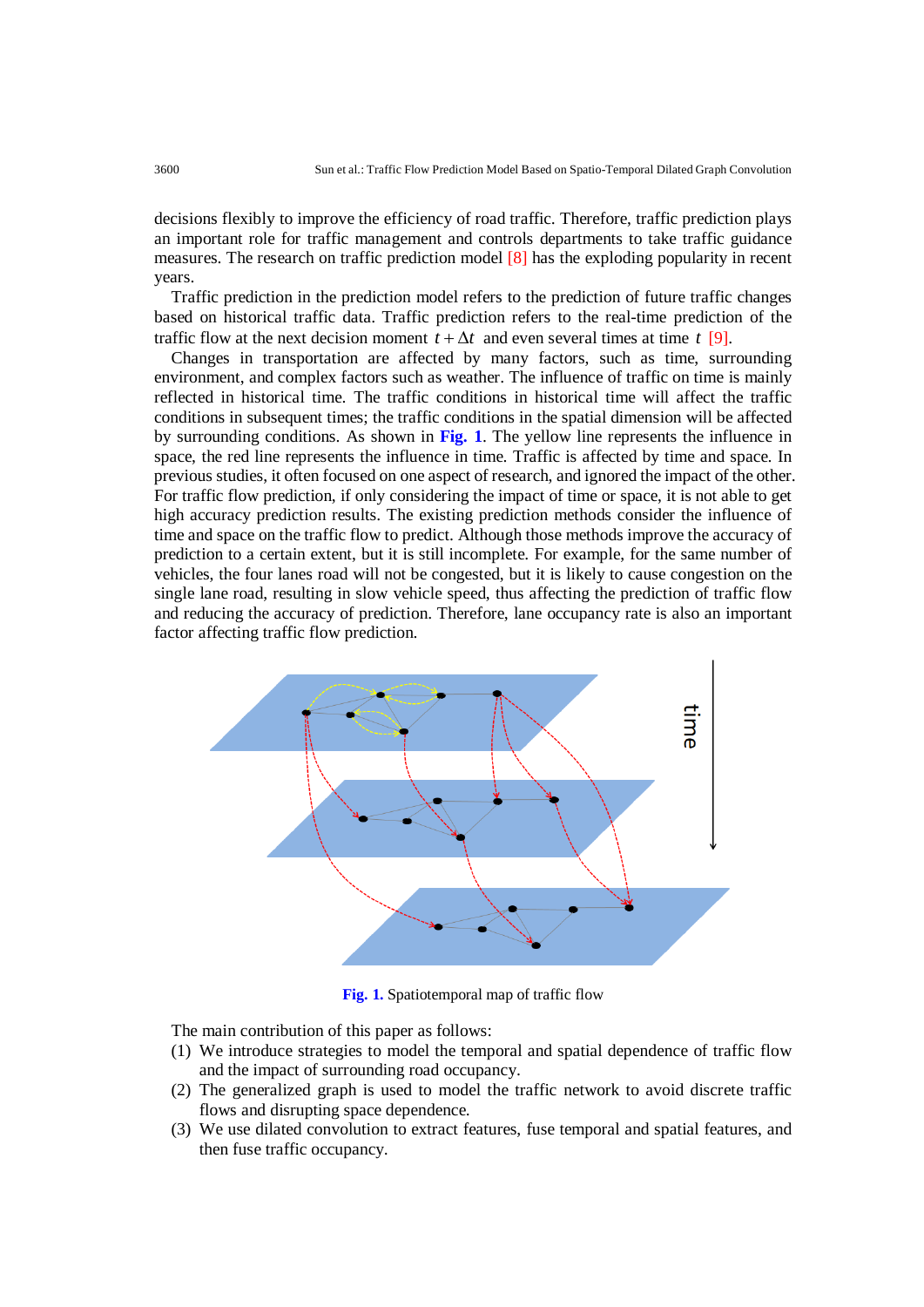(4) To the best of our knowledge, for the first time, we add the influence of road occupancy into the prediction of traffic flow.

Using these features and adopting the convolutional neural network structure to predict traffic flow, the prediction accuracy is improved, the training speed is improved, and the required parameters are reduced.

The organizational structure of this paper is as follows. Section 2 briefly introduces the related work. Section 3 describes the definition of the problem. In Section 4, the system model is presented and the mathematical description is given. In Section 5, the model is simulated and the experimental results are analyzed. Section 6 summarizes the work of this paper.

## **2. Related Work**

## **2.1 Classification of Traffic Prediction**

Traffic prediction can be divided into two categories: the prediction of vehicle index and the prediction of vehicle derived behavior. The traffic research based on vehicle index usually focuses on three basic variables such as flow, speed, and density. These three variables are used as standards for measuring current traffic conditions and predicting future traffic conditions. The derivative behavior prediction of vehicles is generally represented by trajectory prediction [10]. According to the length of forecast time, traffic forecast can be divided into three categories: short-term forecast, medium-term forecast and long-term forecast. The short-term forecast refers to the situation with short time series interval and forecast period, such as 5-30 minutes. The medium-term forecast and long-term forecast refer to the situation with long time series interval and forecast period, such as one hour, half day, one day or even longer.

## **2.2 Prediction Methods Based on Deep Learning**

The current mainstream methods are: classic statistical and deep learning models [11,12,13]. The linear theoretical model based on statistics contains historical average(HA) [14], time series method and Kalman filter [15,16]. In the analysis of time series, the autoregressive integrated moving average model (ARIMA) and its variants are built based on traditional statistical methods [17,18]. These are a type of linear model, which have the advantages of simple structure and fast calculation. However, the traffic data owns the nonlinear characteristics with strong randomness and uncertainty. The linear model is subject to the stable distribution of the time series, and therefore, it does not consider the influence of space-time factors on the traffic prediction  $[19]$ . The prediction accuracy is low, and the ability to resist interference is poor. These methods lack the ability to represent highly non-linear traffic flows. In order to meet the non-linear characteristics of the data, people also proposed non-linear prediction models such as wavelet-based theoretical models, chaotic theoretical models, and non-parametric regression models. The non-parametric regression model has high prediction accuracy and good error distribution. It is applicable to the short-term traffic forecast with emergencies, but this method is still inadequate and needs to meet the complexity of "proximity" matching and neighbor search with a huge amount. Recently, traditional statistical methods have been impacted by deep learning methods in traffic prediction. These models have the ability to obtain higher accuracy and model more complex data, such as K nearest neighbors (KNN), support vector machines (SVM) [20,21] and neural networks.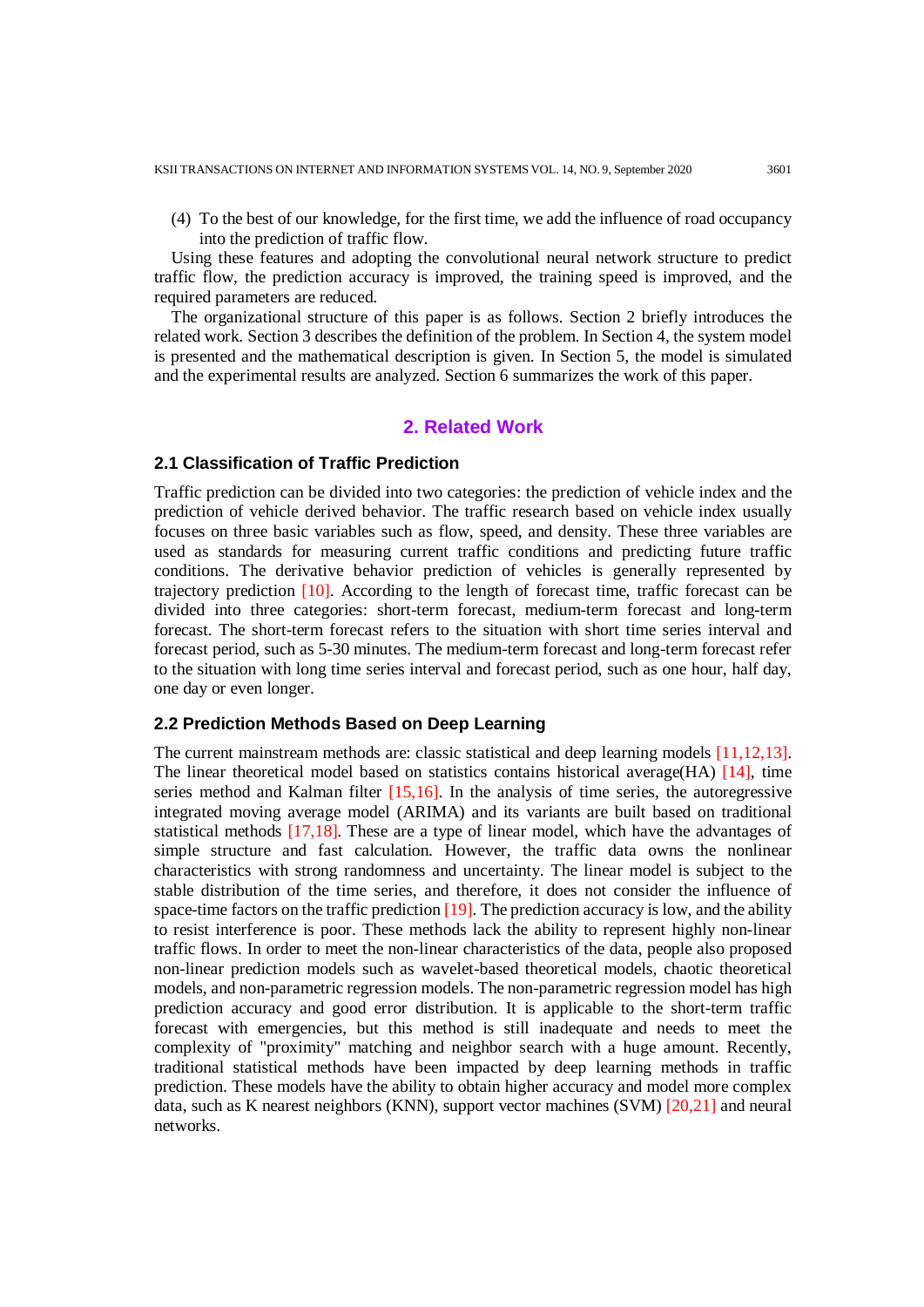3602 Sun et al.: Traffic Flow Prediction Model Based on Spatio-Temporal Dilated Graph Convolution

Because traffic flow has complex features such as non-linearity and randomness, traditional traffic prediction cannot extract more accurate specific features from complex feature expressions, and it cannot take full advantage of multi-attribute features in traffic data. The method is deficient in capturing higher-dimensional features and performing fusion prediction, while deep learning makes up for the deficiencies in traditional methods. Hinton et al. [22] proposed a fast learning algorithm based on Deep Belief Networks (DBN) [23,24]. This algorithm uses unsupervised greedy pre-training methods to obtain the weight parameters of the model. Through multi-layer representation learning, we can obtain a representation that can better cover the data features. And the layer-by-layer training method reduces the difficulty of deep neural network training and promotes the application of deep learning in various aspects. However, these methods are difficult to extract temporal and spatial features in a fully connected manner, and due to strict restrictions on spatial attributes, the representation capabilities of these methods are severely restricted and cannot be fully expressed.

In order to show that traffic is affected by spatial characteristics, Shi et al. [25,26] proposed a convolutional LSTM, which is an extension of a fully connected LSTM with embedded convolutional layers. Although the features of time and space are extracted, conventional convolution is used, which can only be applied to conventional network structures, but not road networks with graph structure characteristics. In addition, the model based on recurrent network has a large amount of calculation, which makes it easy to increase the error and difficulty to train in the calculation process. Yu et al. [27] proposed a model STGCN that combines temporal and spatial features. The paper used graph convolution to capture the temporal and spatial characteristics of traffic flow but did not consider the impact of other factors on traffic flow.

Traffic flows affect each other and do not exist independently. Traffic flows are also affected by surrounding road conditions. Therefore, we can model the traffic flow, make the individual traffic flows connected to each other on the generalized graph, and retain their interconnectedness instead of discretely, add the impact of road occupancy on the traffic flow, and predict the traffic flow.

# **3. Problem Definition**

## **3.1 Definition of Traffic Flow Forecast**

Traffic flow forecasting is a type of time series forecasting, which uses traffic flow as a predictive indicator. We predict the future traffic depending on the historical traffic flow, that is, the number of vehicles passing through the history is used to predict the number of vehicles in the future. Traffic flow prediction is a time series prediction problem. The prediction process is to give a specified number of nodes. In detail, the prediction process is conducted based on the possible traffic flow of the given first *Y* observation samples after the next *N* time stamps, each node includes information such as the number of vehicles, time and space information that affects traffic changes, as shown in **Fig. 2**. We select sample information from the past hour of 64 monitoring stations to predict the traffic flow in the next 45 minutes.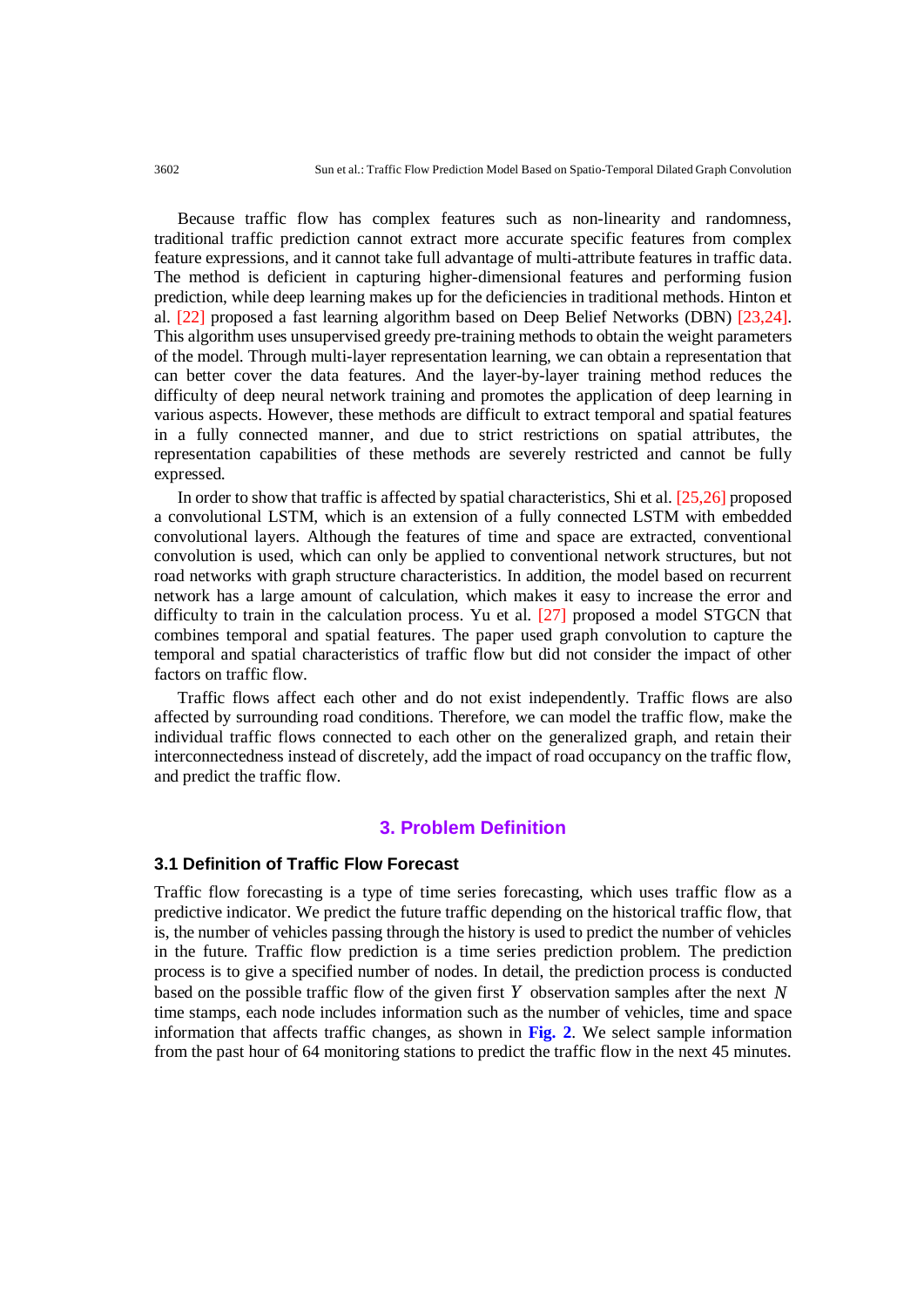

**Fig. 2.** Traffic flow forecast

We describe the traffic flow prediction in a mathematical form as:

$$
\hat{f}_{t+1,\dots,\hat{f}_{t+N}} = \underset{t+1,\dots,t+N}{\arg \max} \ \log \ P(f_{t+1,\dots,f_{t+N}} \left| f_{t-Y+1,\dots,f_t} \right) \tag{1}
$$

where  $f_t \in R^n$  is a traffic vector with *n* monitoring stations that we selected at time stamp *t*. Each vector records the observed flow over a distance.

## **3.2 Introduction of Road Network**

As shown in Fig. 3, recording the traffic flow information, each node  $f_t$  depends on each other, these nodes are connected in pairs. The vectors are connected to each other to form a network structure called road network. We therefore define  $f_t$  in an undirected graph, undirected graphs can be defined as  $G = (f_t, \varepsilon, M)$ . Node  $f_t$  can be defined as a signal with weight in graph  $G$ . In the graph,  $f_t$  represents a finite set of vertices, the number of vertices is the number of monitoring stations we choose,  $\varepsilon$  represents the set of connected edges between vertices, and *M* represents an adjacency matrix.



**Fig. 3.** Graph structure of traffic flow

## **3.3 Presentation of Graph Convolution**

Kipf et al. [28] and others first proposed graph convolution, and applied the convolutional neural network commonly used for images in deep learning to graph data. Graph convolution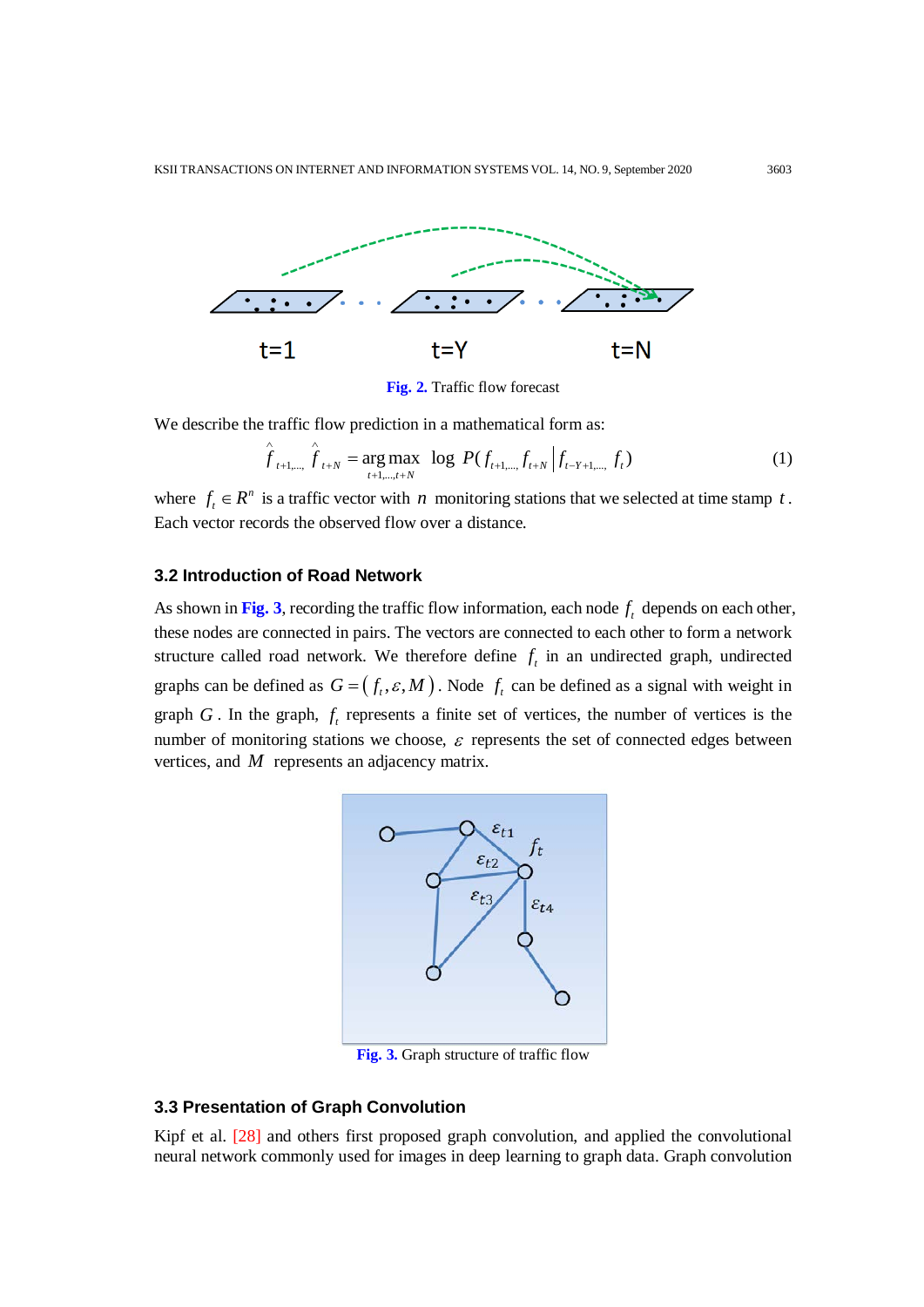is mostly used in computer vision, and the processing of graph data is more complete. From the previous introduction to the road network, we know that the monitoring stations are connected to each other, so the data of a single monitoring station cannot represent all the information of this monitoring station. Connections are likely to cause feature deviations, so considering the information of neighboring nodes will give more complete information than considering the single feature of a single node, so graph convolution is a good choice. We model the traffic vectors of containing traffic flow as undirected graphs, on which convolutions are employed to extract features. However, convolutions on traditional grids cannot be applied to generalized graphs. We therefore utilize graph convolution to extract spatiotemporal features. Graph convolution is a method of using convolution on a graph. We first use the Fourier transform on the graph and then use the convolution theorem, so that the product of two Fourier transforms can be used to represent the convolution operation. The Fourier transform is operated in the spectral domain by introducing the spectral framework into the model and using the convolution in the spectral domain. We express the graph through the Laplace matrix in the following form:

$$
L = I_n - D^{-1/2} M D^{-1/2} \in R^{n \times n}
$$
 (2)

In the above formula,  $I_n$  is the identity matrix, *M* is the adjacency matrix, and  $D \in R^{n \times n}$  is the diagonal degree matrix. Eigendecomposing the Laplacian matrix *L* , we further obtains:

$$
L = I_n - D^{-1/2} M D^{-1/2} = U \Lambda U^T \in R^{n \times n}
$$
 (3)

where  $\Lambda \in R^{n \times n}$  is a matrix of eigenvalues of *L*.  $U \in R^{n \times n}$  is the fourier basis of the graph. Graph convolution can be expressed as:

$$
K * gx = K(L)x = K(U\Lambda U^T)x = UK(\Lambda)U^T x \tag{4}
$$

where  $\bar{x}$  denotes the traffic flow on the graph, which is transformed based on the properties of the Laplacian matrix. By the definition of equation (4), a graph signal  $x$  is processed by a convolution kernel *K* by performing a Fourier transform on the graph.

## **3.4 Dilated Convolution**

Yu F. [29] and others initially proposed the application of Dilated Convolution in semantic segmentation. Dilated Convolution is an operation of adding holes in the convolution kernel, which results in expanding the receptive field. Accordingly, the required information can be extracted in a new way, and the calculation complexity is reduced. Dilated convolution is able to capture multi-scale contextual messages. We therefore use dilated convolution in the information extraction part, which more effectively captures the time and space information of traffic flow. Then, the thinking of dilated convolution is applied to fuse the information we have captured.

## **4. Spatio-Temporal Dilated Graph Convolution Model**

# **4.1 Model Architecture**

**Fig. 4** shows the basic architecture of the spatiotemporal dilated graph convolution (STDGCN). The main part of the model consists of the spatio-temporal convolution block STC and subsequent fusion components. The STC consists of a convolution kernel in the time dimension and a convolution in the space dimension. STC can extract the characteristics of time and space, and predict the traffic flow in the future by merging lane occupancy. Capable of capturing the impact of time and space on traffic flow and integrating the impact of lane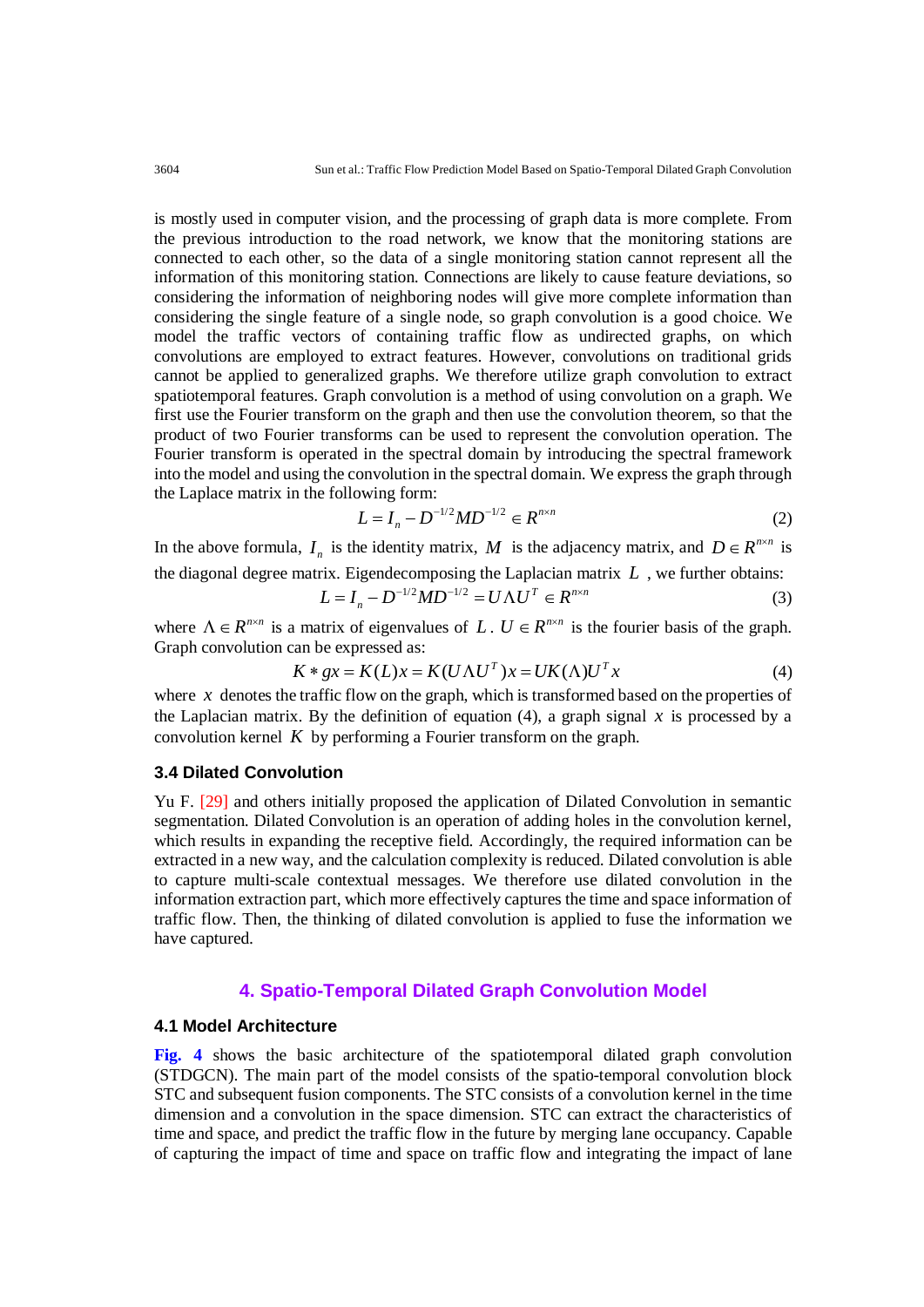occupancy. Details are shown on the left side of **Fig. 4**. STC is composed of a graph convolution block that extracts spatial features and a time convolution block that extracts temporal features. The right side of **Fig. 4** shows the composition of the time convolution block in detail. It is composed of 2D conventional convolution and 2D dilated convolution, which can effectively capture the impact of time series on traffic flow.

After the spatio-temporal feature extraction, the influence of the lane occupancy is added, and after the full connection, the output results are fused through the parameter matrix to finally output the prediction results. Assume that the monitoring data of m monitoring stations are selected, the time sampling frequency is s times a day, and there are m\*s nodes each day, and the traffic flow at the future time  $T<sub>f</sub>$  is predicted based on the node information of the

historical time period  $T<sub>h</sub>$  set by the experiment. The model uses the features captured by each component and the influence of lane occupancy to obtain the final prediction result.



**Fig. 4.** model structure

## **4.2 Spatial Characteristics**

In order to effectively extract the spatial features, we use graph convolution to calculate the spatial relationship of traffic flow. as presented in presented in Section 3.2. In section 3.2 we introduced the use of graph convolution in detail. Graph convolution can effectively extract the features of the data mapped to the graph. But the time complexity of the kernel calculation reaches  $O(n^2)$  due to the Fourier basis multiplication in formula (4). While dealing with a large amount of traffic data, we generate large graphs showing the connections between the data. Such situation leads to an excessively high calculation complexity. In order to solve this problem, we take an approximate strategy to simplify it.

We first consider Chebyshev polynomial approximation as:

$$
K * gx = K(L)x \approx \sum_{h=0}^{H-1} K_h T_h\left(\tilde{L}\right)x
$$
\n(5)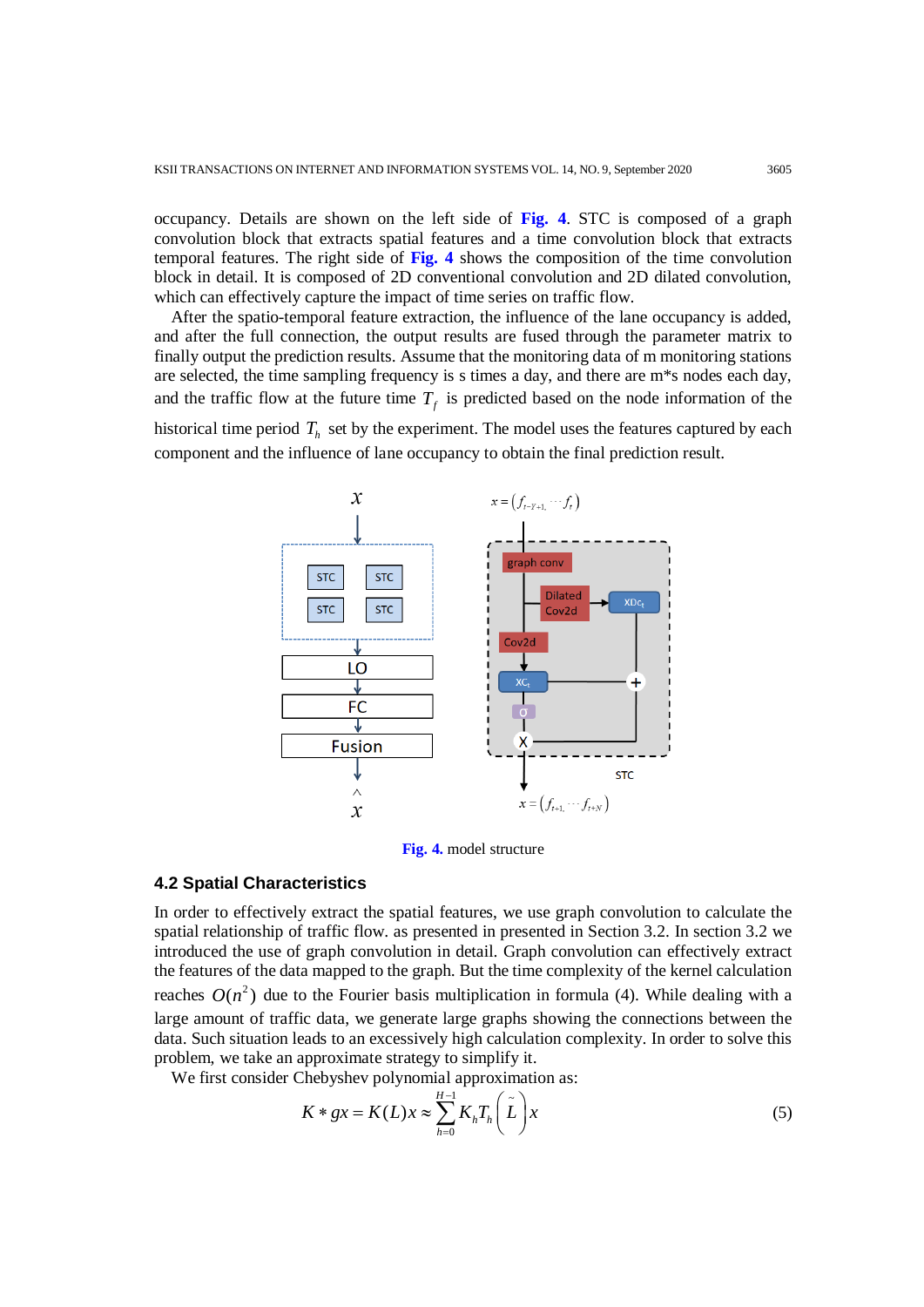To reduce the parameters, the convolution kernel  $K$  is restricted by a polynomial, where  $K_h \in R^{n \times n}$  is the Chebyshev polynomial coefficient. The parameter  $\theta \in R^K$  is a vector of polynomial coefficients and  $H$  is the size of the graph convolution kernel. The Chebyshev polynomial approximation is used to approximate the kernel as *H* −1 expansion, that is *H* −

$$
K(\Lambda) \approx \sum_{h=0}^{H-1} K_h T_h(\tilde{\Lambda}) \quad \tilde{\Lambda} = 2\Lambda / \lambda_{\text{max}} - I_n \quad \text{and} \quad \text{the largest eigenvalue of } L \quad .
$$

 $T_h\left(\tilde{L}\right) \in R^{n \times n}$  is the scaled Laplacian matrix. Recursive approximation using Chebyshev

polynomials can be normalized. Suppose  $\lambda_{\text{max}} = 2$ . Equation (5) can be abbreviated as:

$$
K * gx = K_0 x + K_1 \left(\frac{2}{\lambda_{\text{max}}} L - I_n\right) x = K_0 x - K_1 \left(D^{-\frac{1}{2}} M D^{\frac{1}{2}}\right) x
$$
 (6)

where  $K_0$  and  $K_1$  are two shared parameters, in order to simplify the use of the same parameter instead of the representation,  $K = K_0 = -K_1$ ,  $\tilde{M} = M + I_n$ ,  $\tilde{D}_{ii} = \sum_i \tilde{M}_i$  $D_{ii} = \sum_i M_{ij}$  . After renormalization, the graph convolution can be expressed as:

$$
K * gx = K \left( I_n + D^{-\frac{1}{2}} M D^{\frac{1}{2}} \right) x = K \left( \tilde{D}^{-\frac{1}{2}} \tilde{M} \tilde{D}^{\frac{1}{2}} \right) x \tag{7}
$$

## **4.3 Convolution in Time Dimension**

After extracting the spatial features through graph convolution, the temporal features are captured by temporal convolution blocks. The temporal convolution block is composed of a combination of dilated convolution and two-dimensional convolution to capture temporal features, as shown in the right side of **Fig. 4**. This component contains two parts of convolution. The corresponding items of the matrix processed after 2D conventional convolution and 2D dilated convolution are multiplied. We introduce the sigmoid gate  $\sigma$  to control the processing of the time series of the current state, mining time features by stacking time layers. Model the temporal characteristics of traffic flow and extract temporal characteristics. The use of dilated convolution can increase the field of view and better extract the time characteristics that affect the traffic flow.

#### **4.4 Lane Occupancy**

As we all know, in order to ensure the safety of vehicles, a certain distance is maintained between the vehicles, including the distance traveled side by side in the lane and the distance maintained by the front and rear vehicles. Therefore, the lanes can only be fully occupied for a short period of time, and the occupancy rate of the lanes is not very high most of the time. Especially on highways with fast speeds, it is almost impossible to maintain a high occupancy rate for a long time. However, the relationship between lane occupancy and traffic flow is very complicated. Although the high occupancy rate can reflect to a certain extent that the current traffic flow through the lane is relatively high, it also has a negative impact on the traffic volume. We collated the data and found that in the next stage when the lane occupancy rate becomes higher, the traffic flow does not increase linearly, but shows a certain downward trend, as shown in **Fig. 5**. The blue line represents the change in traffic flow, and the orange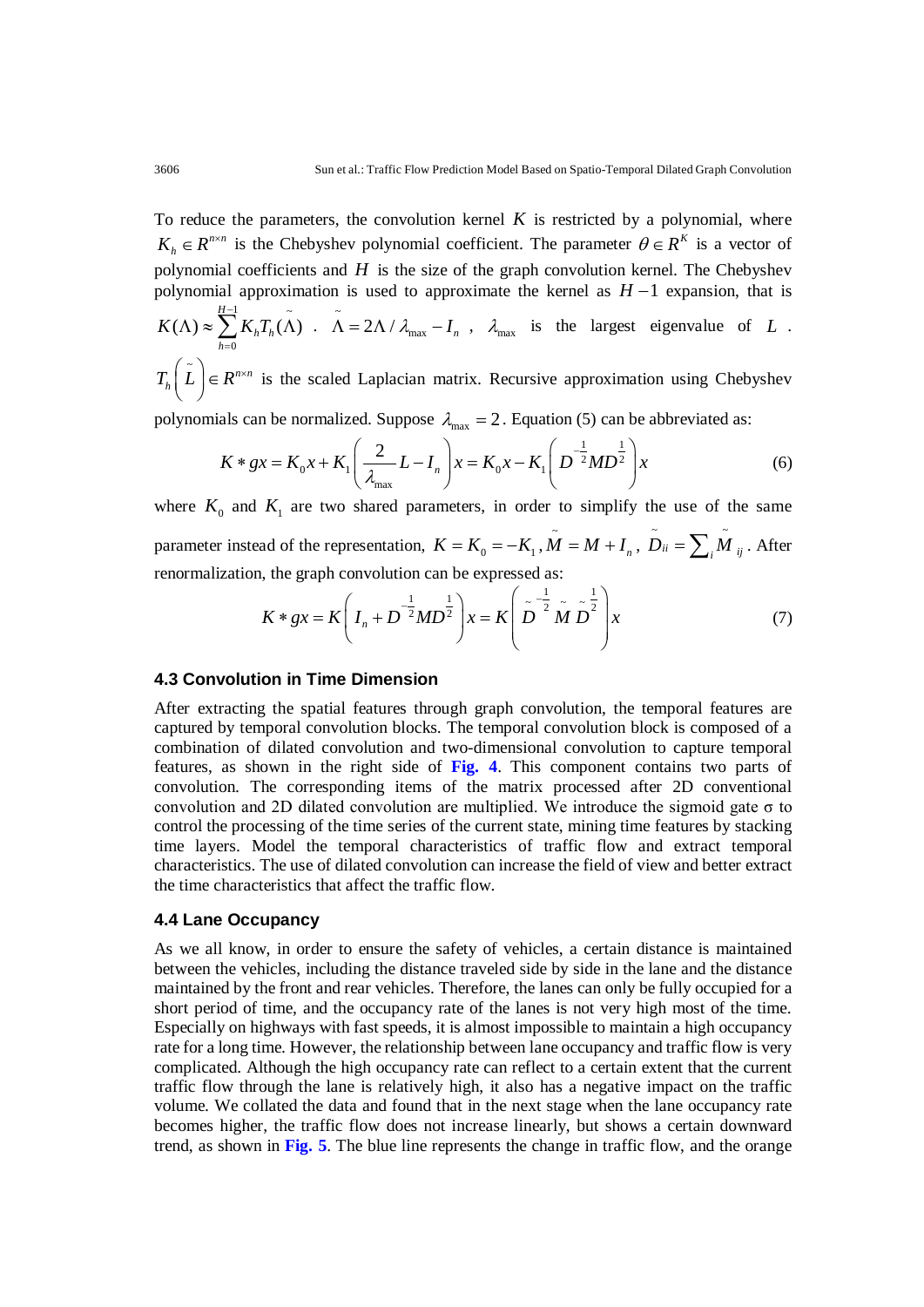curve represents the occupancy rate of the lane. The lane occupancy rate here is the average value between the lanes, and the lane occupancy rate of the four lanes is the average value obtained by the four lanes.



**Fig. 5.** Traffic Flow and Lane Occupancy

In order to add the influence of the lane occupancy in the prediction process, we increase the lane occupancy plate LO, and in this section we process the matrix after extracting the time features. Lane occupancy and traffic flow affect each other, and their influence is non-linear. It is clear that a lower lane occupancy rate will not affect the traffic flow in the future, so we have set a threshold of 10% based on the lane occupancy rate. In our model, the lane occupancy rate exceeds 10%, and the lane occupancy rate will affect the lane occupancy rate in the future.  $O<sup>b</sup>$ is the parameter we set for this.

## **4.5 Feature Fusion**

After graph convolution, the node's information contains the information of neighboring nodes. After dilated convolution, the node's information is covered by the information including neighboring time slices. Therefore, after STC, the temporal and spatial characteristics of node data are extracted. After multiple layers of extraction, more long-term information in space and time can be obtained. And on this basis, the lane occupancy rate is added to consider the influence of the entrance lane occupancy rate on the node traffic flow.

Modeling input  $f^b$  and  $f^{b+1}$  outputs, we obtain the following formula,

$$
f^{b+1} = \text{Re}\,LU\left(T_1^b * \text{Re}\,LU(K^b(T_0^b * f^b))\right) * O^b\tag{8}
$$

where  $T_0^b$  and  $T_1^b$  are the upper and lower time layers,  $K^b$  is the spectral convolution kernel,

and  $O^b$  is the lane occupancy rate. Re  $LU$  p represents the activation function.

The loss function of STDGCN model is defined as: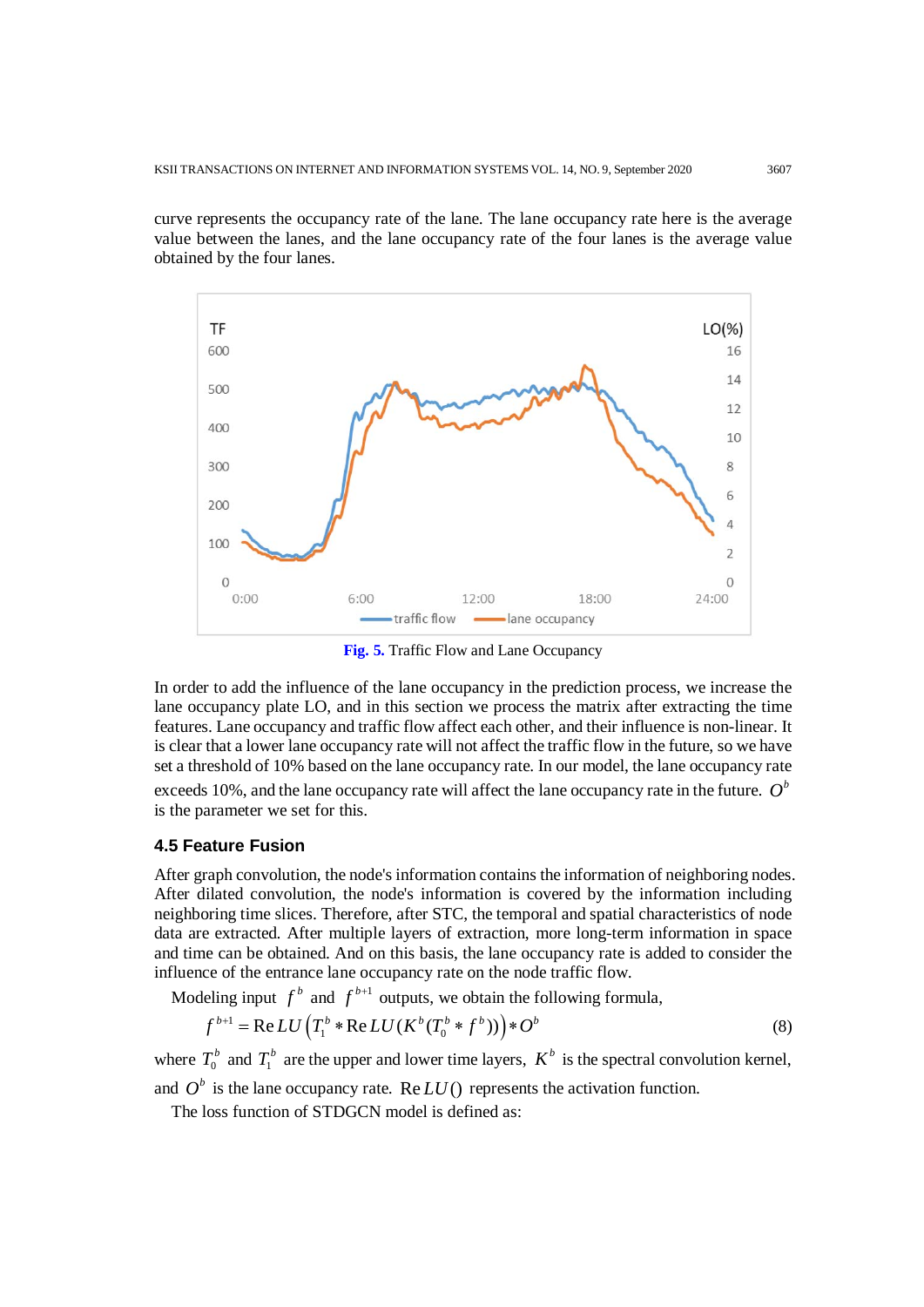$$
L\left(\hat{f},P\right) = \sum_{t} \left\| \hat{f}\left(f_{t-Y+1},\ldots,f_{t},P\right) - f_{t+1} \right\|^{2} \tag{9}
$$

where *P* is the set of all parameters in the model,  $f_{t+1}$  is the fact data, and  $\hat{f}$ is the prediction result of the model.

## **5. Experiments**

## **5.1 Data Set and Experimental Configurations**

The data used is the 50 days of data in 64 roads of Caltrans performance measurement system (PeMS) zone 7 (hereinafter referred to as PeMS7) excluding holidays, 25 days as training set, 10 days as evaluation set, and 15 days as test set. These monitoring stations are located in major urban parts of the California highway system. The data of each monitoring station in these data sets includes traffic, speed and lane occupancy with time stamp, which are collected with 30s as the sampling interval, and contain the time and location information of the detector. Part of the data was selected for aggregation processing, and the training set and test set were divided.

The interval of the data set is set to 5mins. Therefore, each vertex in the road network has 288 data points per day. After removing nodes that are too large or too small, the data is cleaned up using linear interpolation to fill in missing values. And zero-mean normalization is performed so that the processed data set can have an average value of zero.

From the introduction of the road network, we know that each node is connected to each other, and the adjacency matrix of the road network is represented by the distance between the monitoring stations we selected. The adjacency matrix  $M$  in Section 3.2 is calculated by the following formula:

$$
M_{ij} = \begin{cases} \exp\left(-\frac{d_{ij}^2}{\sigma^2}\right), i \neq j \text{ and } \exp\left(-\frac{d_{ij}^2}{\sigma^2}\right) \ge \delta\\ 0, \qquad \text{otherwise} \end{cases}
$$
(10)

 $d_{ij}$  represents the distance between nodes, by calculating, we get  $M_{ij}$ ,  $M_{ij}$  represents the weight of the edges between nodes,  $\sigma^2$  and  $\delta$  are the threshold to adjust the distribution and sparsity of matrix  $M_{ii}$ .

All the experiments in this paper are trained and tested on a Linux cluster. The hardware configuration information are as follows, CPU: Intel(R) Xeon(R) CPU E5-2620 v4  $\omega$ 2.10GHz,GPU:NVIDIA Corporation GV100GL [Tesla V100 DGXS 32GB] (rev a1).

#### **5.2 Experimental Results**

We tested the STDGCN model on the dataset PeMS7. The traffic data for the next 9 time periods (45 min**s**) is predicted based on the flow from the previous 12 time periods (60 mins).We compare the proposed model with its four rivals, including the historical average (HA) [7], the autoregressive integral moving average method (ARIMA) [10-11], long short-term memory network (LSTM) [18-19] and Spatio-Temporal Graph Convolutional Networks (STGCN) [20]: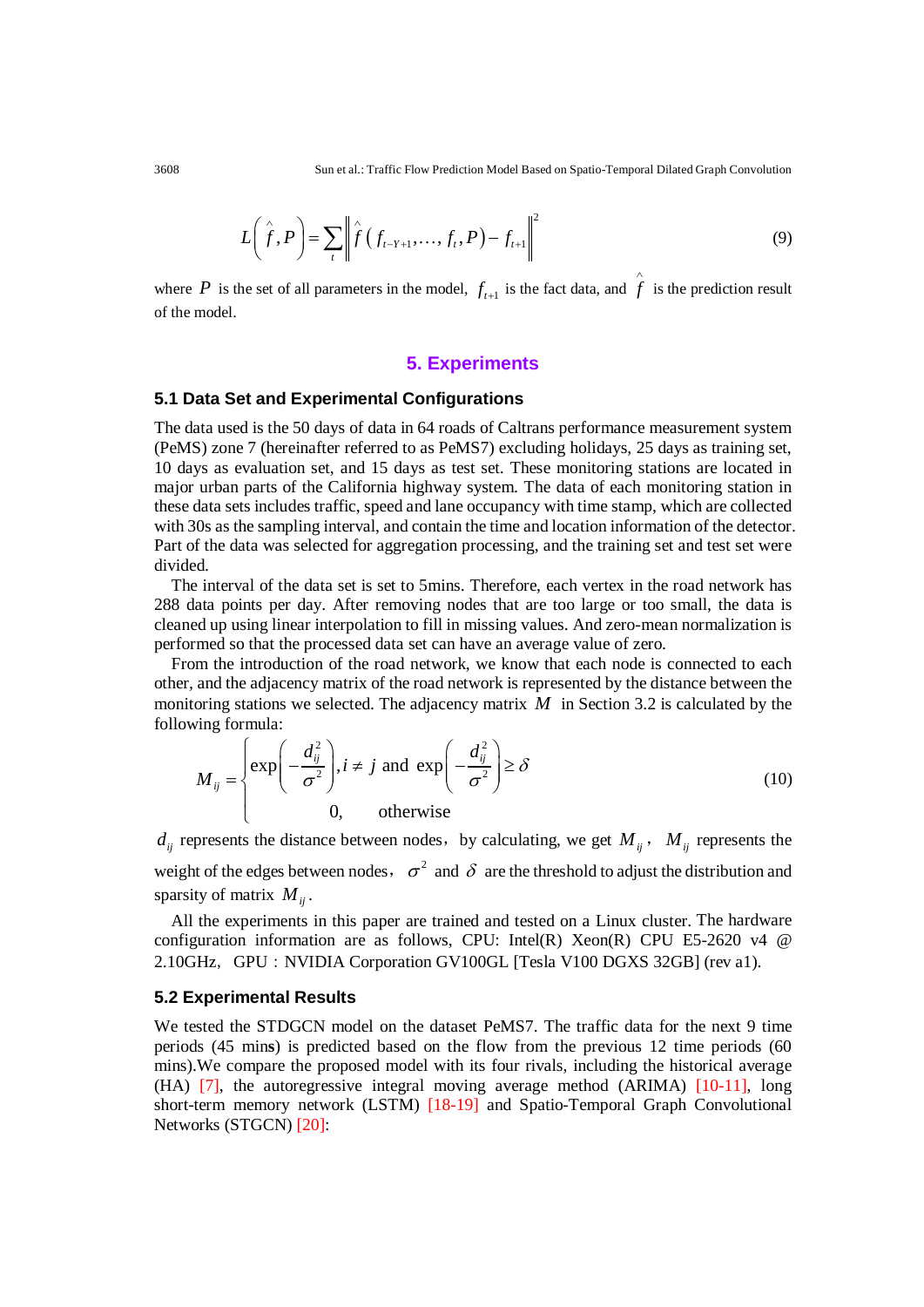HA: historical average method. The prediction of future time is obtained by averaging the traffic flow of historical timestamps. In order to maintain consistency, we select 12 historical timestamps to predict the traffic of the next timestamp;

ARIMA: Autoregressive Integral Moving Average Method, this method is a classic method based on time series prediction in traffic research;

LSTM: Long Short-Term Memory Network, which is a more commonly used RNN model; STGCN: Spatio-Temporal Graph Convolutional Networks defines matrices on a

spatio-temporal graph convolution model on the graph, enabling parameter sharing of convolution kernels.

To estimate the performance of different methods, we employ the mean absolute error (MAE), root mean square error (RMSE), and mean absolute percentage error (MAPE) as evaluation indicators. Generally speaking, the smaller the values of these three indicators are, the smaller the error is, and the higher the prediction accuracy is. The calculation formula is as follows:

$$
RMSE = \sqrt{\frac{1}{n} \sum_{i=1}^{n} \left( x_i - x_i \right)^2}
$$
 (11)

$$
MAE = \frac{1}{n} \sum_{i=1}^{n} \left| x_i - \hat{x}_i \right| \tag{12}
$$

$$
MAPE = \frac{1}{n} \sum_{i=1}^{n} \left| \frac{x_i - \hat{x}_i}{x_i} \right| \tag{13}
$$

The experimental results of this experiment are predictions made with a 5-minute cycle, which predicts the traffic changes in the next 45 minutes, which is a short-term forecast and a medium-term forecast. During the experiment, the parameters we used are as follows: set the initial learning rate to 1e-3, for every 5 training groups, the learning rate will be 70% of the current learning rate. To simplify the calculation, we set  $O^b$  to 0.93.

| <b>Model</b>            | <b>RMSE</b> | <b>MAE</b> | <b>MAPE</b> |
|-------------------------|-------------|------------|-------------|
| HA                      | 40.35       | 27.02      | 12.5        |
| <b>ARIMA</b>            | 36.80       | 20.53      | 11.82       |
| <b>LSTM</b>             | 34.46       | 20.69      | 10.94       |
| <b>STGCN</b>            | 34.01       | 23.87      | 5.17        |
| <b>STDGCN</b><br>ours). | 27.60       | 17.15      | 7.97        |

**Table 1.** Performance comparison of different approaches on the dataset PeMS7.

Due to the high demand of traffic flow on time real-time, the closer time is to the current time node, the greater the reference value. We put the three experimental indexes of the first prediction period (the next five minutes) in Table 1. As can be seen from **Table 1**, with the improvement of research methods, the error rate shows a downward trend, compared with other models, our model achieves the best in the two evaluation indexes of RMSE and MAE, but lacks in MAPE. The traditional method cannot consider multiple factors, although we did not achieve the best in every index, we did not lag far behind in the value of MAPE. It is undeniable that our accuracy rate is higher than the comparison method in **Table 1**. Compared with other research methods, our method adds the influence of lane occupancy rate on traffic flow prediction, and our two indicators of error rate are lower than other methods, so our model considering multiple factors can be superior to the traditional model.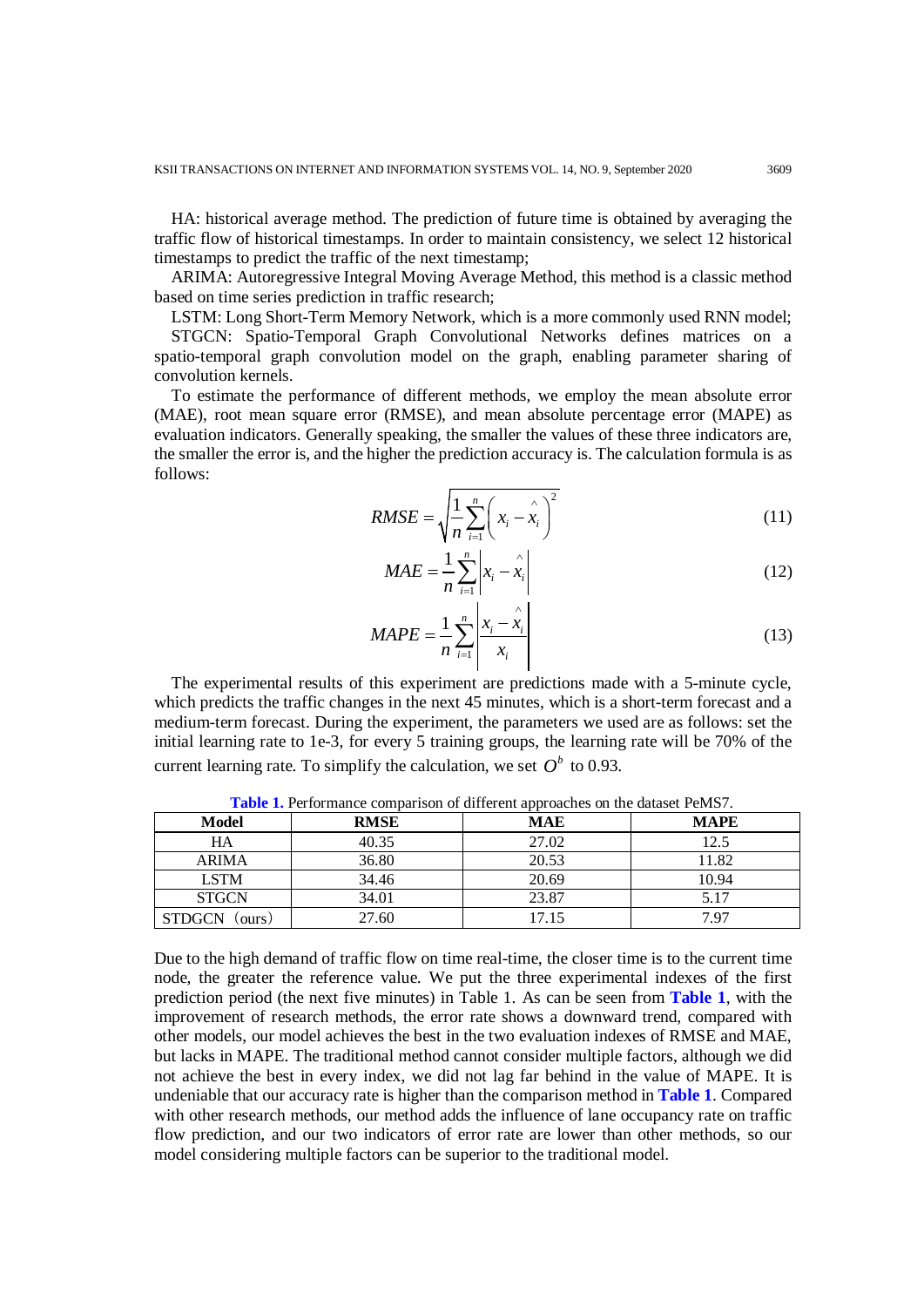

**Fig. 6.** MAE Comparison

From the experimental results in **Fig. 6**, the errors generated by all methods have in increasing trend with the extension of the prediction time. In terms of MAE, the historical average method performs worst, the performance of HA method is the worst, the error is the highest of several methods, so the accuracy is the lowest; although ARIMA has a low error in a short time, even in the first 20 minutes, it is lower than STGCN's error, but its error growth rate is very fast, with the increase of prediction time, the error increases gradually; LSTM performed well in the early stage, but its error increased rapidly after 40 minutes, and it was suitable for short-term prediction, but in the medium-term and long-term prediction, it was insufficient; although the error rate of STGCN is not the lowest, the growth rate of stgcn is relatively low, which may achieve good results in long-term prediction. STDGCN outperforms the four alternatives, which achieves the lowest error and has an accuracy rate of about 17% higher than the existing optimal method. In addition, the error growth rate of STDGCN is also relatively slow in comparison with other rivals.



**Fig. 7.** RMSE Comparison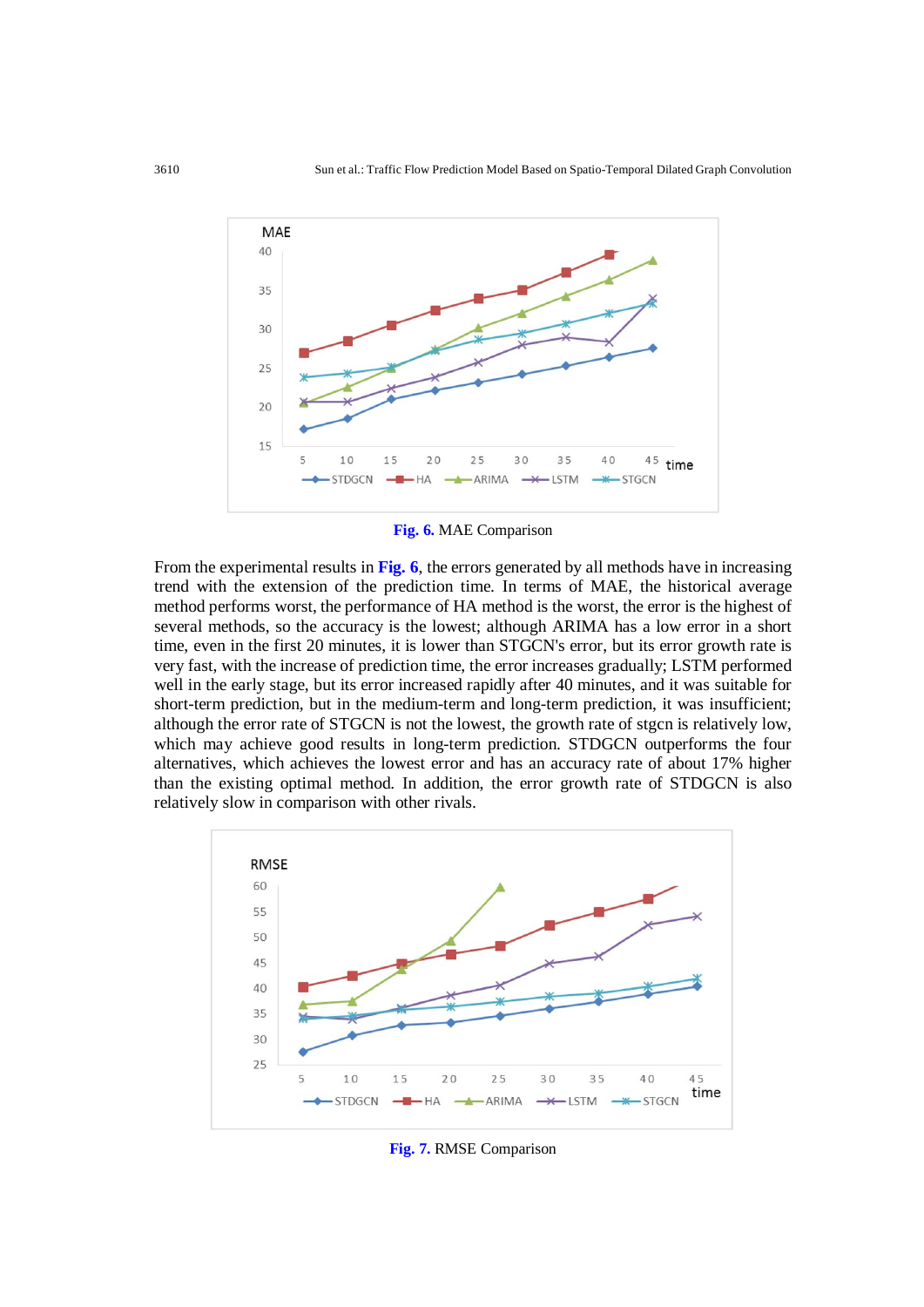The RMSE of the experimental results is shown in **Fig. 7**. The HA method still has relatively high errors; although the error within 5 minutes is not very high, the ARIMA method has a relatively high growth rate and becomes the method with the largest error among all methods at the 17th minute; the LSTM method has a good prediction result in a short time, but the error growth rate gradually increases with time, so LSTM is available for short-term prediction; compared with the traditional method, STGCN has good performance, the accuracy of this method is relatively high, and the error growth rate is slow; STDGCN has a low initial error and a slow growth rate in a short time, which is therefore more suitable for short-term and medium-term forecasts.



**Fig. 8.** MAPE Comparison

**Fig. 8** shows that these traditional methods have relatively stable performance. The growth rate of error rate is basically unchanged, but the base number of errors is relatively high. Under this standard, STGCN performance is the best, the error value is small, but the error growth rate of our method is lower than its growth rate. With the increase of prediction time, at 45 minutes, the error rates of the two methods are basically the same, but we have a lower growth rate. In the long-term prediction, our method prediction accuracy is better than STGCN**.**



**Fig. 9.** Comparison of Traffic Flow Predictions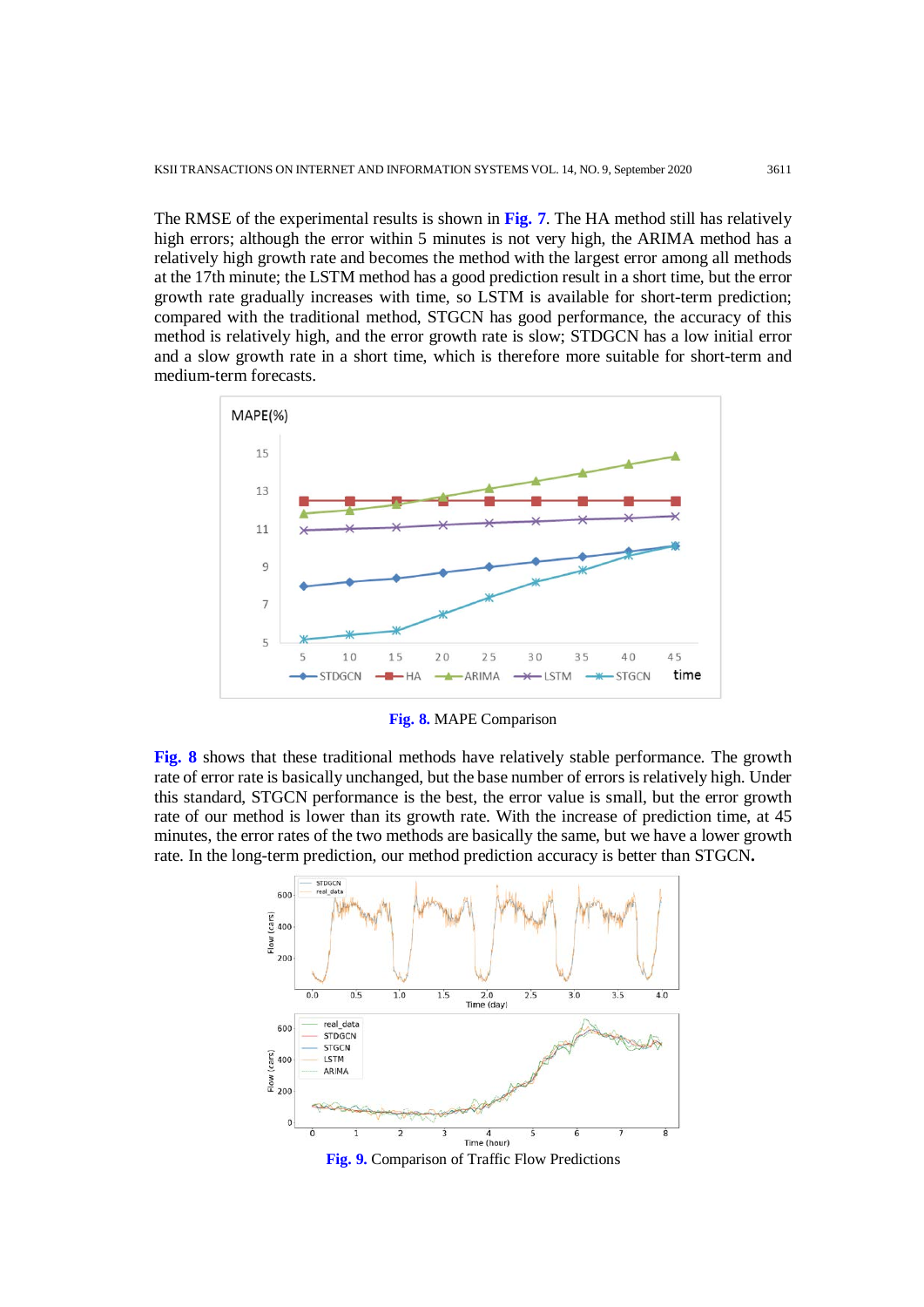The comparison of traffic flow is shown in **Fig. 9.** The first half of the **Fig. 9** is a comparison between the predicted value of our method and the real traffic volume in four days. We can see intuitively that our method can predict the change of traffic flow in the future. The second half of the **Fig. 9** is the comparison between the predicted traffic flow of four methods in our paper and the real traffic flow in eight hours (From the introduction of the previous part, we know that HA method has the worst performance. In order to make the figure clear and intuitive, we did not reflect the predicted traffic flow of HA method on the figure). From **Fig. 9**, we can see that in these methods, our method can better reflect the change trend of traffic flow in the whole prediction time, and it is closer to the real data, with smaller error.

It can be seen that deploying a dilated convolution structure and a graph convolution structure in the model effectively capture time and space information, and incorporate the influence of lane occupancy to consider the influence of peripheral factors, which can reduce parameters and improve training efficiency.

# **6. Conclusions and Future Work**

This paper proposes a model based on dilated convolution and graph convolution, which simultaneously integrate temporal and spatial features to add the impact of road occupancy. To test the performance of the proposed model, experiments are performed on real highway traffic data. The results demonstrate that STDGCN reduced the required parameters and time complexity, as well as improve the prediction accuracy. This model is also applicable to the traffic flow prediction problem of other traffic roads. In the next work, we hope to introduce other strategies to optimize the network structure by considering the impact of complex factors such as weather, simplify parameters, and apply it to a wider field.

#### **References**

- [1] Jiao Yao, Kaimin Zhang, Yaxuan Dai, Jin Wang, "Power Function-based Signal Recovery Transition Optimization Model of Emergency Traffic," *Journal of Supercomputing*, vol. 74, pp.7003-7023, 2018. [Article \(CrossRef Link\).](https://doi.org/10.1007/s11227-018-2596-y)
- [2] Ryder Benjamin, Dahlinger Andre, Gahr Bernhard, Zundritsch Peter, Wortmann Felix.and Fleisch Elgar, "Spatial prediction of traffic accidents with critical driving events-Insights from a nationwide field study," *Transportation research part A: policy and practice*, vol. 124, pp. 611-626, 2019. [Article \(CrossRef Link\).](https://doi.org/10.1016/j.tra.2018.05.007)
- [3] Shuren Zhou, Wenlong Liang, Junguo Li, Jeong-Uk Kim, "Improved VGG Model for Road Traffic Sign Recognition," *CMC-Computers, Materials & Continua*, vol. 57, no. 1, pp.11-24, 2018. [Article \(CrossRef Link\).](https://doi.org/10.32604/cmc.2018.02617)
- [4] Jianming Zhang, Wei Wang, Chaoquan Lu, Jin Wang, Arun Kumar Sangaiah, "Lightweight deep network for traffic sign classification," *Annals of Telecommunications*, vol. 75, pp. 369–379, 2020. [Article \(CrossRef Link\).](https://doi.org/10.1007/s12243-019-00731-9)
- [5] Baowei Wang, Weiwen Kong, Hui Guan, Neal N. Xiong, "Air Quality Forecasting Based on Gated Recurrent Long Short Term Memory Model in Internet of Things," *IEEE Access*, 7, 69524-69534, 2019. [Article \(CrossRef Link\).](https://doi.org/10.1109/ACCESS.2019.2917277)
- [6] Baowei Wang, Weiwen Kong, Naixue Xiong, "A dual-chaining watermark scheme for data integrity protection in Internet of Things," *Cmc-computers Materials & Continua*, 58(3), 679-695, 2019. [Article \(CrossRef Link\).](https://doi.org/10.32604/cmc.2019.06106)
- [7] Belghachi Mohammed and Debab Naouel, "An Efficient Greedy Traffic Aware Routing Scheme for Internet of Vehicles," *CMC-COMPUTERS MATERIALS & CONTINUA*, 60(3), 959-972, 2019. [Article \(CrossRef Link\).](https://doi.org/10.32604/cmc.2019.07580)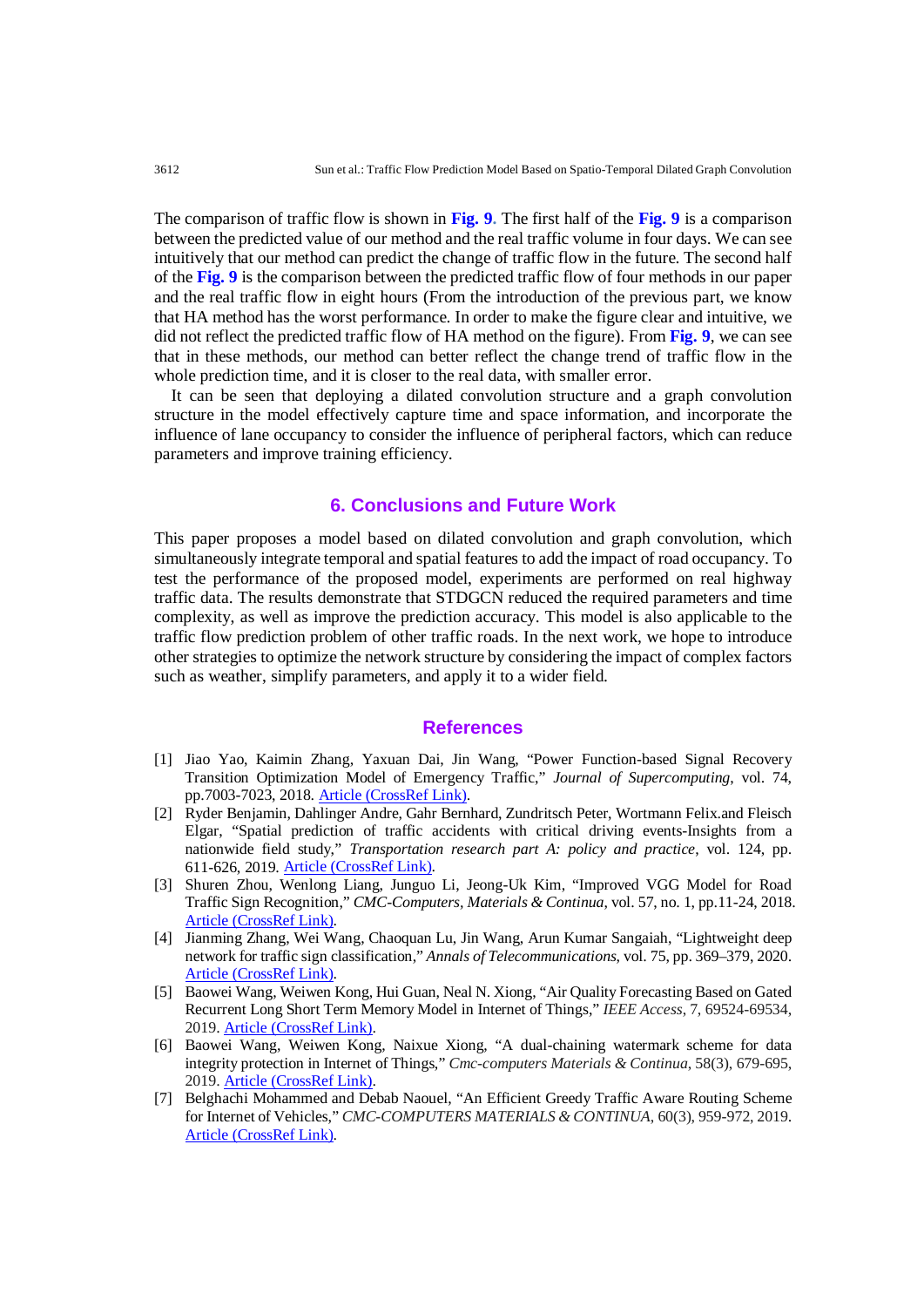- [8] Huey-Kuo Chen, and Che-Jung Wu, "Travel time prediction using empirical mode decomposition and gray theory: Example of National Central University bus in Taiwan," *Transportation research record*, vol. 2324(1), pp.11-19, 2012. [Article \(CrossRef Link\).](https://doi.org/10.3141/2324-02)
- [9] Billy M Williams, and A.Hoel Lester, "Modeling and forecasting vehicular traffic flow as a seasonal ARIMA process: Theoretical basis and empirical results," *Journal of transportation engineering*, vol. 129, no. 6, pp. 664-672, 2003. [Article \(CrossRef Link\).](https://doi.org/10.1061/(ASCE)0733-947X(2003)129:6(664))
- [10] Xia, Zhuoqun, Zhenzhen Hu, and Junpeng Luo, "UPTP Vehicle Trajectory Prediction Based on User Preference Under Complexity Environment," *Wireless Personal Communications*, vol. 97, pp. 4651-4665, 2017. [Article \(CrossRef Link\).](https://doi.org/10.1007/s11277-017-4743-9)
- [11] Hongyu Sun, Henry Liu, Heng Xiao, Rachel He, Ran Bin, "Use of local linear regression model for short-term traffic forecasting," *Transportation Research Record*, vol. 1836, pp. 143-150, 2003. [Article \(CrossRef Link\).](https://doi.org/10.3141/1836-18)
- [12] Min Wanli, and Laura Wynter, "Real-time road traffic prediction with spatio-temporal correlations," *Transportation Research Part C: Emerging Technologies*, vol. 19, no. 4, pp. 606-616, 2011. [Article \(CrossRef Link\).](https://doi.org/10.1016/j.trc.2010.10.002)
- [13] Vlahogianni, Eleni I., Matthew G. Karlaftis, and John C. Golias, "Optimized and meta-optimized neural networks for short-term traffic flow prediction: A genetic approach," *Transportation Research Part C: Emerging Technologies*, vol. 13, no. 3, pp.211-234, 2005. [Article \(CrossRef Link\).](https://doi.org/10.1016/j.trc.2005.04.007)
- [14] Vlahogianni, Eleni I, "Computational intelligence and optimization for transportation big data: challenges and opportunities," *Engineering and Applied Sciences Optimization, Springer, Cham*, pp. 107-128, 2015. [Article \(CrossRef Link\).](https://doi.org/10.1007/978-3-319-18320-6_7)
- [15] EDES, YORGOS J. STEPHAN, Panos G. Michalopoulos, and Roger A. Plum, "Improved estimation of traffic flow for real-time control," *Transportation Research Record*, vol. 95, pp. 28-39, 1980. [Article \(CrossRef Link\).](http://onlinepubs.trb.org/Onlinepubs/trr/1981/795/795-006.pdf)
- [16] Ahmed, Mohammed S., and Allen R. Cook, "Analysis of freeway traffic time-series data by using Box-Jenkins techniques," No. 722, pp. 1-9, 1979. [Article \(CrossRef Link\).](http://onlinepubs.trb.org/Onlinepubs/trr/1979/722/722-001.pdf)
- [17] Okutani, Iwao, and Yorgos J. Stephanedes, "Dynamic prediction of traffic volume through Kalman filtering theory," *Transportation Research Part B: Methodological*, vol. 18, no. 1, pp. 1-11, 1984. [Article \(CrossRef Link\).](https://doi.org/10.1016/0191-2615(84)90002-X)
- [18] Huifeng Ji, Aigong Xu, Xin Sui, Lanyong Li, "The applied research of Kalman in the dynamic travel time prediction," in *Proc. of 2010 18th International Conference on Geoinformatics. IEEE*, pp.1-5, 2010. [Article \(CrossRef Link\).](https://doi.org/10.1109/GEOINFORMATICS.2010.5567722)
- [19] Defferrard, Michaël, Xavier Bresson, and Pierre Vandergheynst, "Convolutional neural networks on graphs with fast localized spectral filtering," in *Proc. of NIPS'16: Proceedings of the 30th International Conference on Neural Information Processing Systems*, pp. 3844-3852, 2016. [Article \(CrossRef Link\).](https://dl.acm.org/doi/10.5555/3157382.3157527)
- [20] Yisheng Lv, Yanjie Duan, Wenwen Kang, Zhengxi Li, "Traffic flow prediction with big data: a deep learning approach," *IEEE Transactions on Intelligent Transportation Systems*, vol. 16, no. 2, pp. 865-873, 2015. [Article \(CrossRef Link\).](https://doi.org/10.1109/TITS.2014.2345663)
- [21] Quanjun Chen, Xuan Song, Harutoshi Yamada, Ryosuke Shibasaki, "Learning deep representation from big and heterogeneous data for traffic accident inference," in *Proc. of Thirtieth AAAI Conference on Artificial Intelligence*, pp. 338-344, 2016. [Article \(CrossRef Link\).](https://dl.acm.org/doi/10.5555/3015812.3015863)
- [22] Hinton, Geoffrey E., Simon Osindero, and Yee-Whye Teh, "A fast learning algorithm for deep belief nets," *Neural computation*, vol. 18, no. 7, pp. 1527-1554, 2006. [Article \(CrossRef Link\).](https://doi.org/10.1162/neco.2006.18.7.1527)
- [23] Jia, Yuhan, Jianping Wu and Yiman Du, "Traffic speed prediction using deep learning method," in *Proc. of 2016 IEEE 19th International Conference on Intelligent Transportation Systems (ITSC). IEEE*, pp. 1217-1222, 2016. [Article \(CrossRef Link\).](https://doi.org/10.1109/ITSC.2016.7795712)
- [24] Huang, Wenhao, Wenhao Huang, Guojie Song, Haikun Hong, Kunqing Xie, "Deep architecture for traffic flow prediction: deep belief networks with multitask learning," *IEEE Transactions on Intelligent Transportation Systems*, vol. 15, no. 5, pp. 2191-2201, 2014. [Article \(CrossRef Link\).](https://doi.org/10.1109/TITS.2014.2311123)